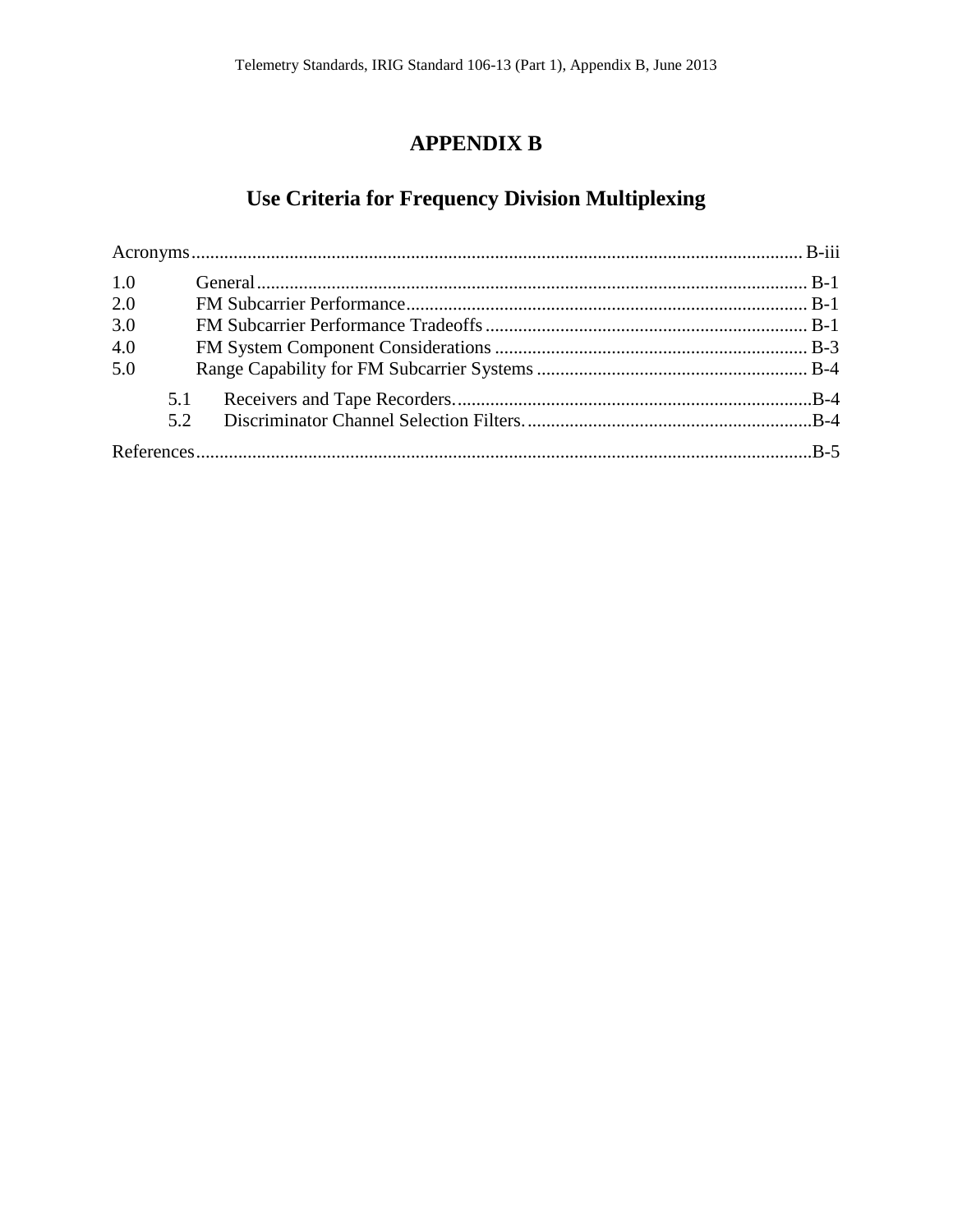This page intentionally left blank.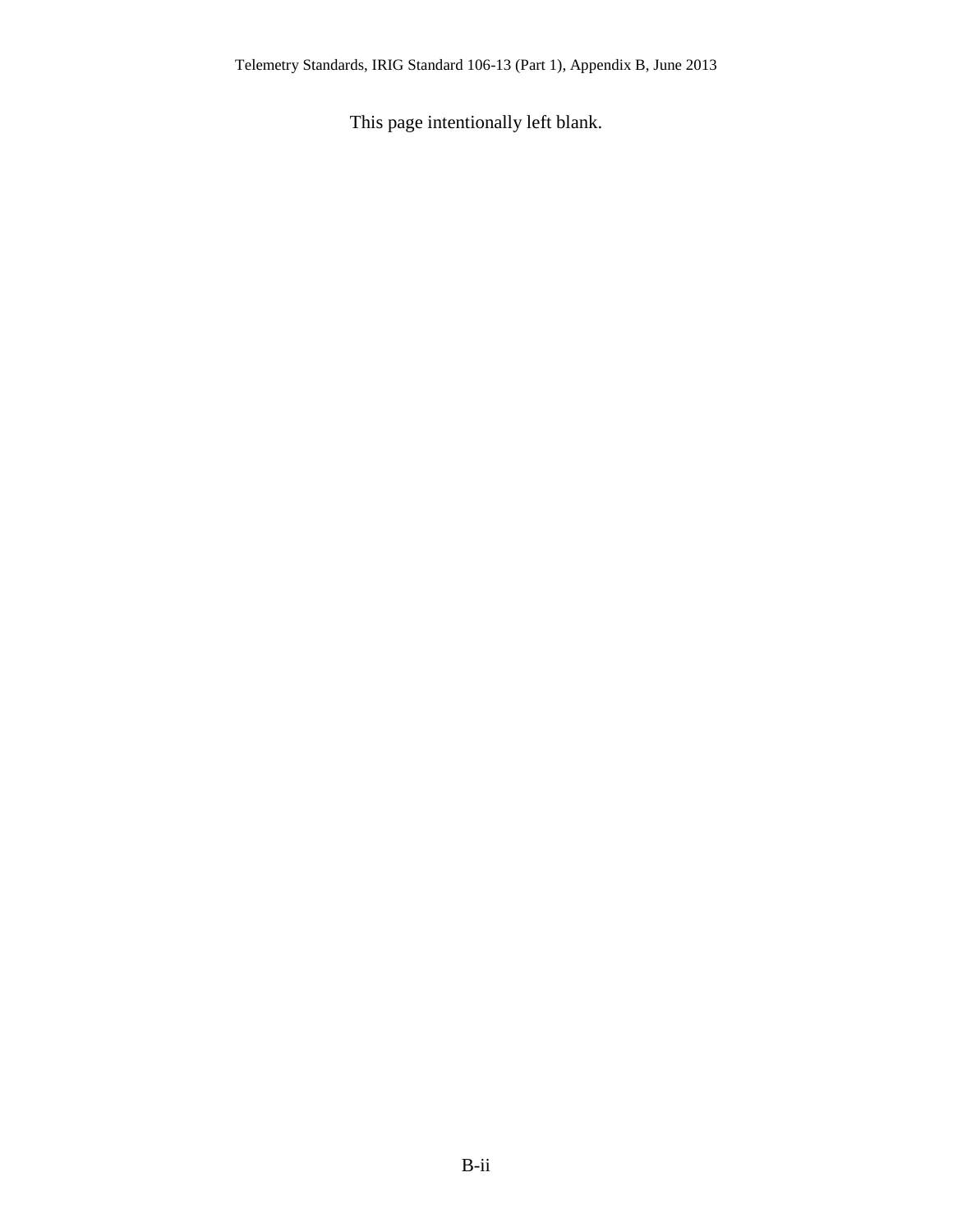# <span id="page-2-0"></span>**Acronyms**

| dB         | decibel                |
|------------|------------------------|
| <b>FM</b>  | frequency modulation   |
| ΙF         | intermediate frequency |
| kHz        | kilohertz              |
| RF         | radio frequency        |
| rms        | root mean square       |
| <b>SNR</b> | signal-to-noise ratio  |
|            |                        |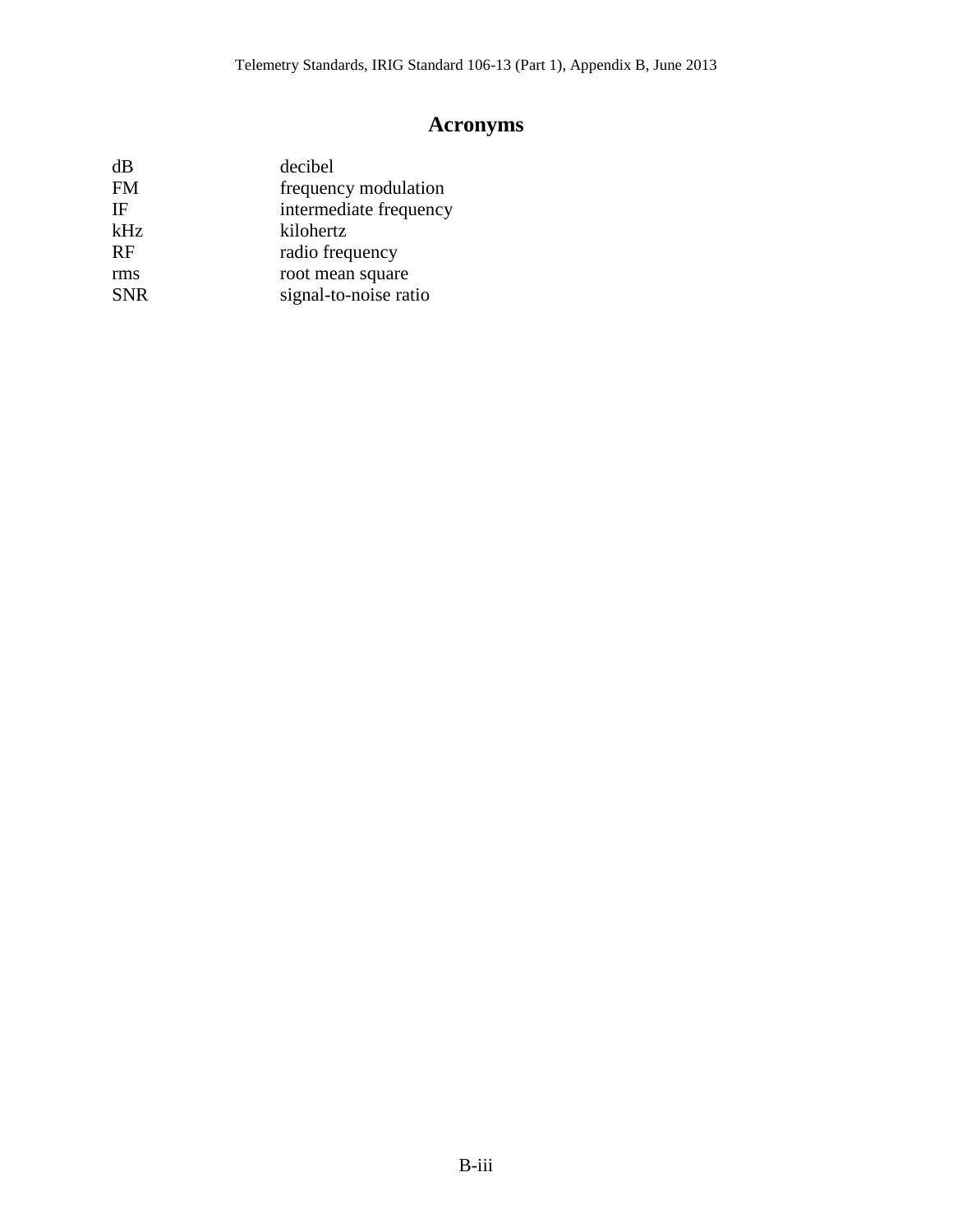This page intentionally left blank.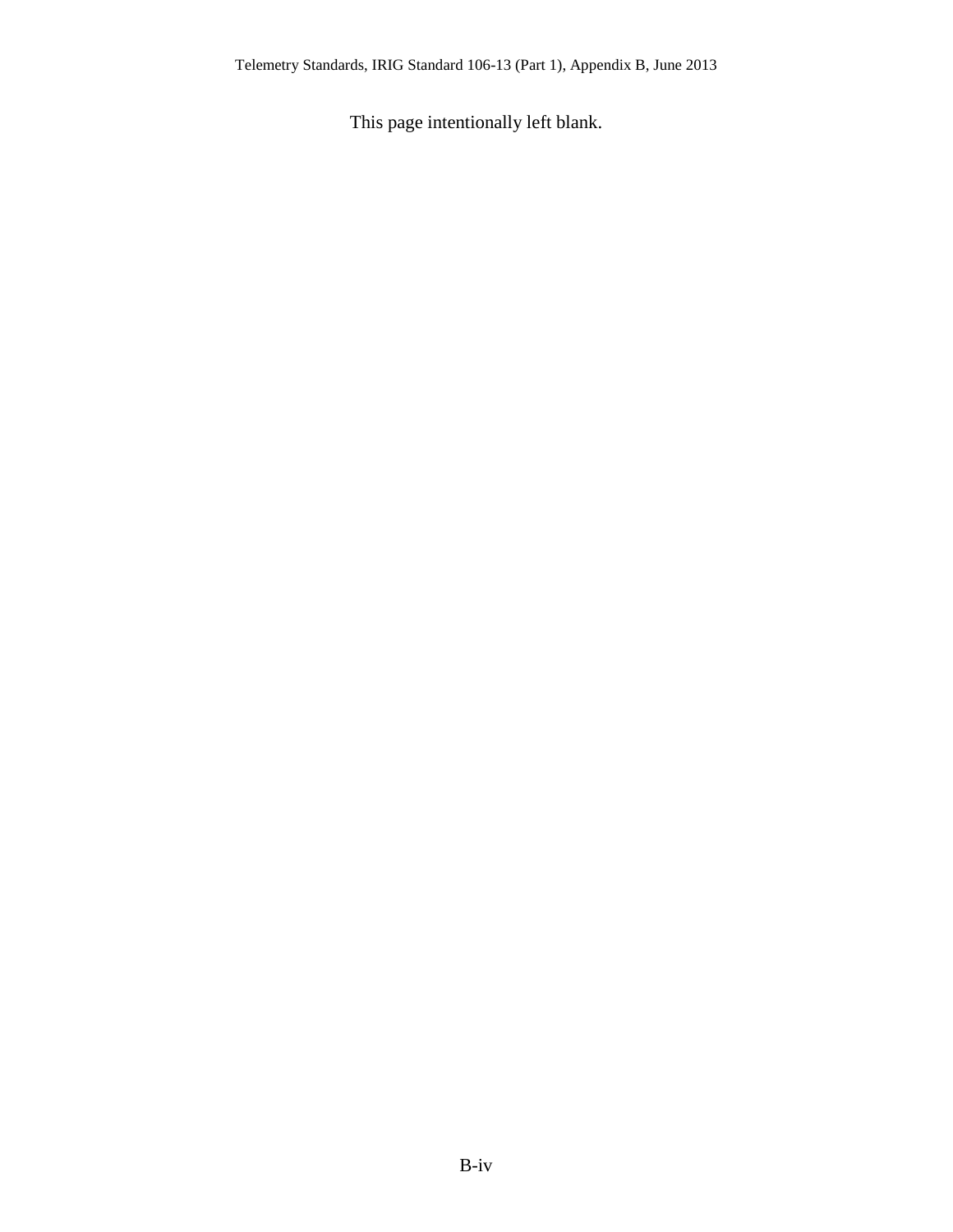### **APPENDIX B**

### **Use Criteria for Frequency Division Multiplexing**

#### <span id="page-4-0"></span>**1.0 General**

Successful application of frequency division multiplexing telemetry standards depends on recognition of performance limits and performance tradeoffs, which may be required in implementation of a system. The use criteria included in this appendix are offered in this context as a guide for orderly application of the standards, which are presented in [Chapter 3.](http://www.wsmr.army.mil/RCCsite/Documents/106-13_Telemetry_Standards/chapter3.pdf) It is the responsibility of the telemetry system designer to select the range of performance that will meet data measurement requirements and at the same time permit operation within the limits of the standards. A designer or user must also recognize the fact that even though the standards for FM/FM multiplexing encompass a broad range of performance limits, tradeoffs such as data accuracy for data bandwidth may be necessary. Nominal values for such parameters as frequency response and rise time are listed to indicate the majority of expected use and should not be interpreted as inflexible operational limits. It must be remembered that system performance is influenced by other considerations such as hardware performance capabilities. In summary, the scope of the standards together with the use criteria is intended to offer flexibility of operation and yet provide realistic limits.

#### <span id="page-4-1"></span>**2.0 FM Subcarrier Performance**

The nominal and maximum frequency response of the subcarrier channels listed in [Chapter 3](http://www.wsmr.army.mil/RCCsite/Documents/106-13_Telemetry_Standards/chapter3.pdf) (Table 3-1, Table 3-2, Table 3-3, and Table 3-4) is 10 and 50 percent of the maximum allowable deviation bandwidth. The nominal frequency response of the channels employs a deviation ratio of five. The deviation ratio of a channel is one-half the defined deviation bandwidth divided by the cutoff frequency of the discriminator output filter.

The use of other deviation ratios for any of the subcarrier channels listed may be selected by the range users to conform to the specific data response requirements for the channel. As a rule, the root mean square (rms) signal-to-noise ratio (SNR) of a specific channel varies as the three-halves power of that subcarrier deviation ratio.

The nominal and minimum channel rise times indicated in the [Chapter 3](http://www.wsmr.army.mil/RCCsite/Documents/106-13_Telemetry_Standards/chapter3.pdf) tables listed above have been determined from the equation which states that rise time is equal to 0.35 divided by the frequency response for the nominal and maximum frequency response. The equation is normally employed to define 10 to 90 percent rise time for a step function of the channel input signal; however, deviations from these values may be encountered because of variations in subcarrier components in the system.

#### <span id="page-4-2"></span>**3.0 FM Subcarrier Performance Tradeoffs**

The number of subcarrier channels that may be used simultaneously to modulate an RF carrier is limited by the RF channel bandwidth and by the output SNR that is acceptable for the application at hand. As channels are added, it is necessary to reduce the transmitter deviation allowed for each individual channel to keep the overall multiplex with the RF channel assignment. This reduction lowers the subcarrier-to-noise performance at the discriminator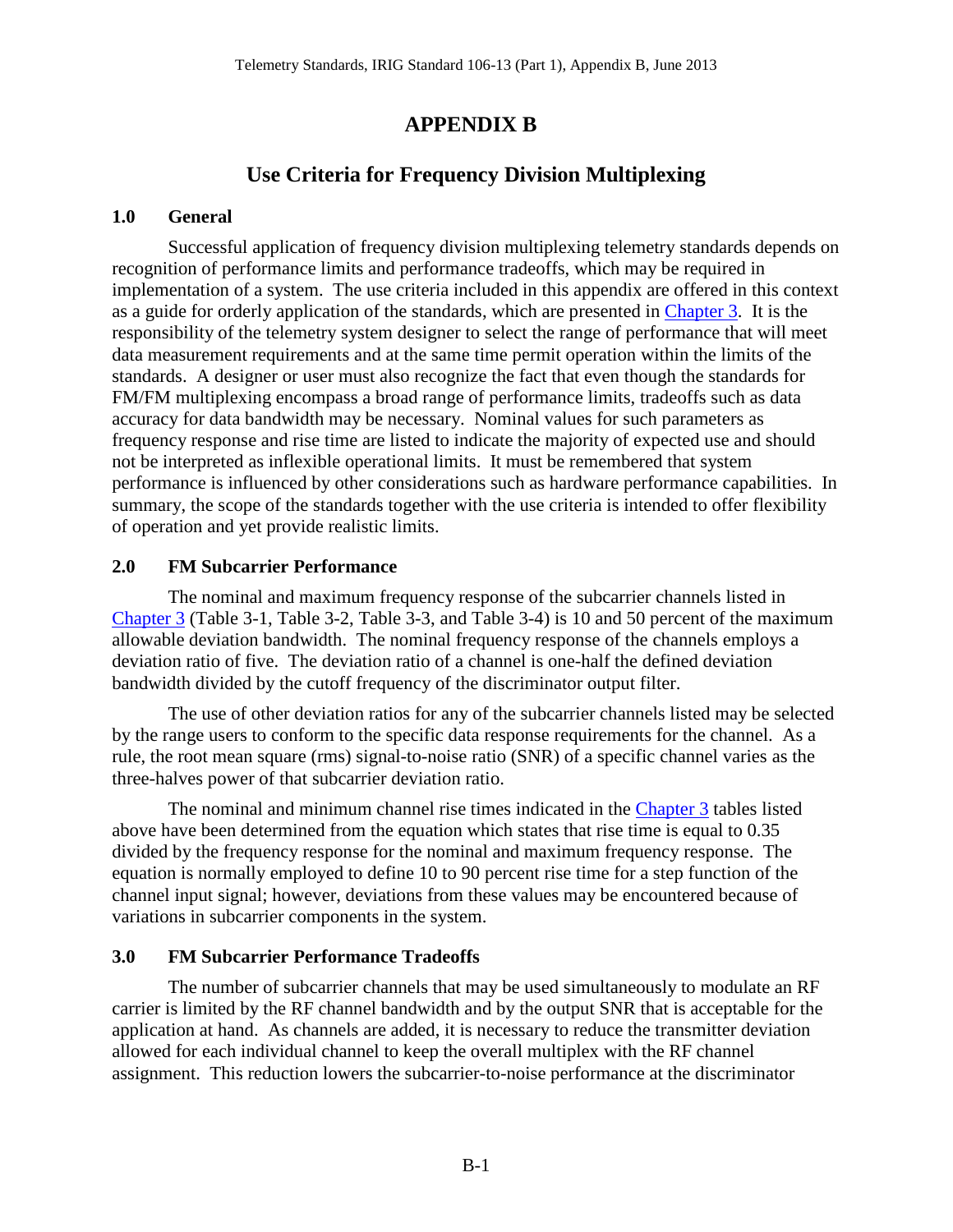inputs. Thus, the system designer's problem is to determine acceptable tradeoffs between the number of subcarrier channels and acceptable subcarrier-to-noise ratios.

Background information relating to the level of performance and the tradeoffs that may be made is included in Telemetry FM/FM Baseband Structure Study, volumes I and II; which were completed under a contract administered by the Telemetry Working Group of the Inter-Range Instrumentation Group in 1965. The results of the study show that proportional bandwidth channels with center frequencies up to 165 kilohertz (kHz) and constant bandwidth channels with center frequencies up to 176 kHz may be used within the constraints of these standards. The test criteria included the adjustment of the system components for approximately equal SNRs at all of the discriminator outputs with the receiver input near RF threshold. Intermodulation, caused by the radio-link components carrying the composite multiplex signal, limits the channel's performance under large signal conditions.

With subcarrier deviation ratios of four, channel data errors on the order of 2 percent rms were observed. Data channel errors on the order of 5 percent rms of full-scale bandwidth were observed when subcarrier deviation ratios of two were employed. When deviation ratios of one were used, it was observed that channel-data errors exceeded 5 percent. Some channels showed peak-to-peak errors as high as 30 percent. It must be emphasized, however, that the results of the tests performed in this study are based on specific methods of measurement on one system sample and that this system sample represents a unique configuration of components. Systems having different performance characteristics may not yield the same system performance.

System performance may be improved, in terms of better data accuracy, by sacrificing system data bandwidth; that is, if the user is willing to limit the number of subcarrier channels in the multiplex, particularly the higher frequency channels, the input level to the transmitter can be increased. The SNR of each subcarrier is then improved through the increased per-channel transmitter deviation. For example, the baseband structure study indicated that when the 165 kHz channel and the 93-kHz channel were not included in the proportional-bandwidth multiplex, performance improvement can be expected in the remaining channels equivalent to approximately 12 decibels (dB) increased transmitter power.

Likewise, elimination of the five highest frequency channels in the constant bandwidth multiplex allowed a 6-dB increase in performance.

A general formula,<sup>[1](#page-5-0)</sup> which can be used to estimate the thermal noise performance of an FM/FM channel above threshold, is as follows:

$$
\left(\frac{S}{N}\right)_d = \left(\frac{S}{N}\right)_c \left(\frac{3}{4}\right)^{1/2} \left[\frac{B_c}{F_{ud}}\right]^{1/2} \left(\frac{f_{dc}}{f_s}\right) \left(\frac{f_{ds}}{F_{ud}}\right)
$$
  
(S) Eqn. B-1

where  $\left(N\right)_{d}$  $\left(\frac{S}{\sigma}\right)$ J  $\left(\frac{S}{\sqrt{2}}\right)$ Y = discriminator output signal-to-noise ratio (rms voltage ratio)

<span id="page-5-0"></span><sup>&</sup>lt;sup>1</sup> K. M. Uglow. *Noise and Bandwidth in FM/FM Radio Telemetry*, "IRE Transaction on Telemetry and Remote Control," (May 1957) pp 19-22.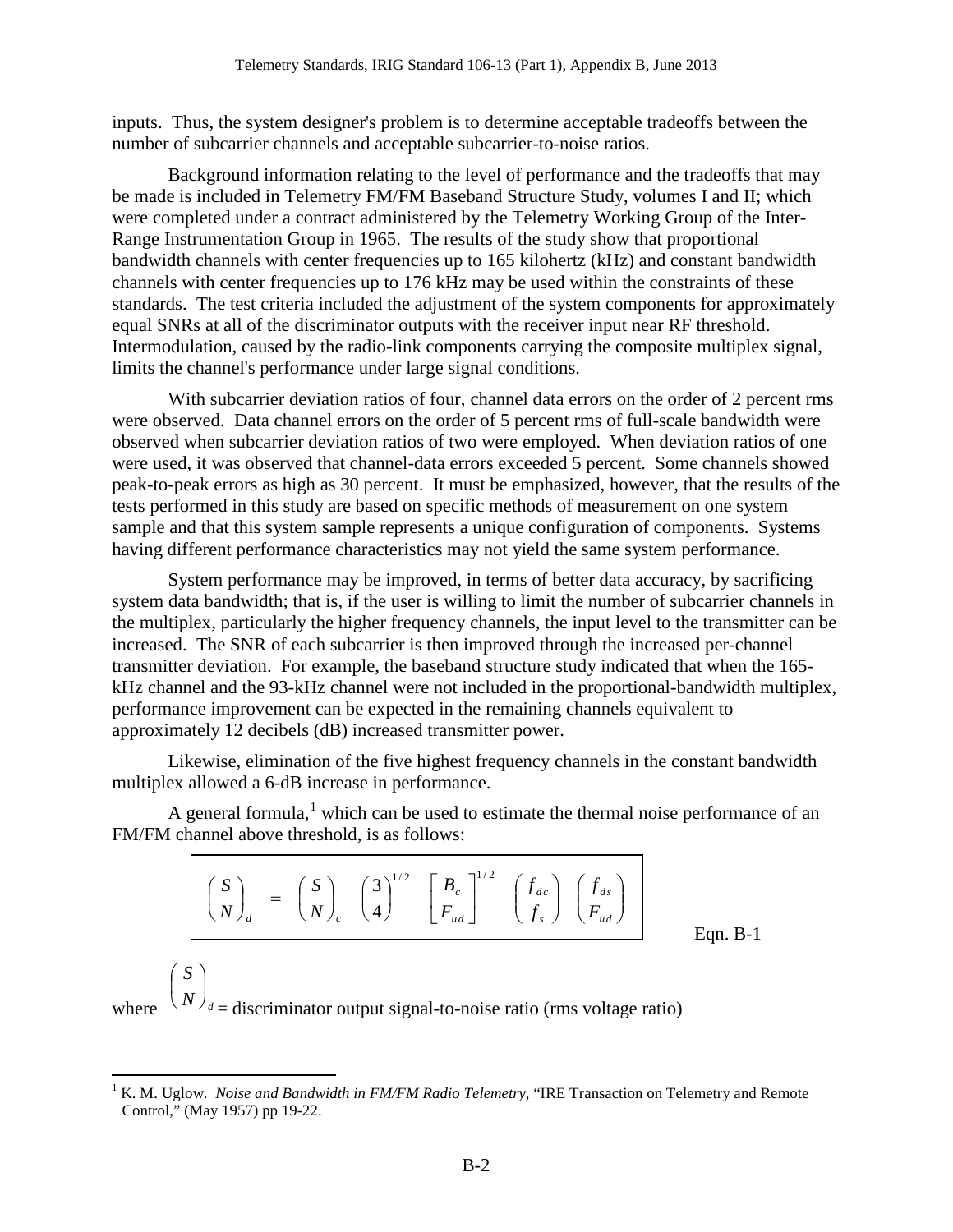*S*  $N$ <sup>*l*</sup> $_{c}$ ſ  $\left(\frac{S}{N}\right)$ = receiver carrier-to-noise ratio (rms voltage ratio) Bc = carrier bandwidth *(*receiver intermediate frequency bandwidth)  $F_{ud}$  = subcarrier discriminator output filter: 3-dB frequency  $f_s$  = subcarrier center frequency  $f_{dc}$  = carrier peak deviation of the particular subcarrier of interest  $f_{ds}$  = subcarrier peak deviation

If the RF carrier power is such that the thermal noise is greater than the intermodulation noise, the above relation provides estimates accurate to within a few decibels. Additional information is contained in RCC Document 119, Telemetry Applications Handbook.<sup>[2](#page-6-1)</sup>

The FM/FM composite-multiplex signal used to modulate the RF carrier may be a proportional-bandwidth format, a constant-bandwidth format, or a combination of the two types provided only that guard bands allowed for channels used in a mixed format be equal to or greater than the guard band allowed for the same channel in an unmixed format.

#### <span id="page-6-0"></span>**4.0 FM System Component Considerations**

System performance is dependent on all components in the system. Neglecting the effects of the RF and recording system, data channel accuracy is primarily a function of the linearity and frequency response of the subcarrier oscillators and discriminators employed. Systems designed to transmit data frequencies up to the nominal frequency responses shown in [Chapter 3](http://www.wsmr.army.mil/RCCsite/Documents/106-13_Telemetry_Standards/chapter3.pdf) (Table 3-1, Table 3-2, Table 3-3, and Table 3-4) have generally well-known response capabilities, and reasonable data accuracy estimates can be easily made. For data-channel requirements approaching the maximum frequency response shown in the [Chapter 3](http://www.wsmr.army.mil/RCCsite/Documents/106-13_Telemetry_Standards/chapter3.pdf) tables listed above, oscillator and discriminator characteristics are less consistent and less well-defined, making data accuracy estimates less dependable.

The effect of the RF system on data accuracy is primarily in the form of noise because of intermodulation at high RF signal conditions well above threshold. Under low RF signal conditions, noise on the data channels is increased because of the degraded SNR existing in the receiver.

Intermodulation of the subcarriers in a system is caused by characteristics such as amplitude and phase nonlinearities of the transmitter, receiver, magnetic tape recorder/reproducer, or other system components required to handle the multiplex signal under the modulation conditions employed. In systems employing pre-emphasis of the upper subcarriers, the lower subcarriers may experience intermodulation interference because of the difference frequencies of the high-frequency and high-amplitude channels.

The use of magnetic tape recorders for recording a subcarrier multiplex may degrade the data channel accuracy because of the tape speed differences or variations between record and playback. These speed errors can normally be compensated for in present discriminator systems

<span id="page-6-1"></span> $<sup>2</sup>$  Range Commanders Council. Telemetry Applications Handbook. RCC 119-06. May 2006. May be superseded</sup> by update. Available at [http://www.wsmr.army.mil/RCCsite/Documents/119-](http://www.wsmr.army.mil/RCCsite/Documents/119-06_Telemetry%20Applications%20Handbook/119-06.pdf) [06\\_Telemetry%20Applications%20Handbook/119-06.pdf.](http://www.wsmr.army.mil/RCCsite/Documents/119-06_Telemetry%20Applications%20Handbook/119-06.pdf)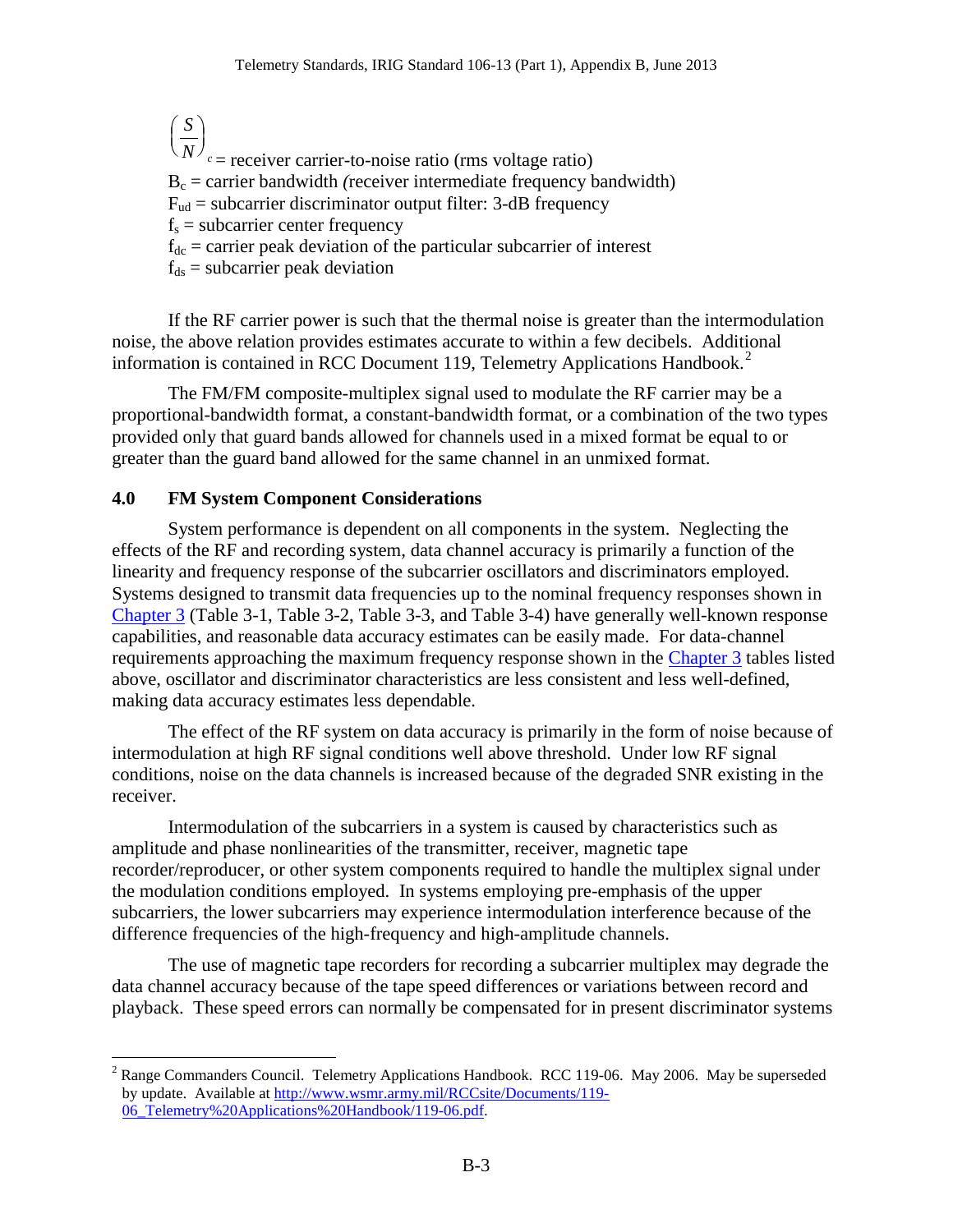when the nominal response rating of the channels is employed and a reference frequency is recorded with the subcarrier multiplex.

#### <span id="page-7-0"></span>**5.0 Range Capability for FM Subcarrier Systems**

The following subparagraphs outline additional range capabilities.

#### <span id="page-7-1"></span>5.1 Receivers and Tape Recorders.

The use of subcarrier frequencies greater than 2 megahertz may require tape recorders of a greater capability than are in current use at some ranges. It is recommended that users, who anticipate employing any of the above channels at a range, check the range's capability at a sufficiently early date to allow procurement of necessary equipment.

#### <span id="page-7-2"></span>5.2 Discriminator Channel Selection Filters.

Inclusion of the higher frequency proportional-bandwidth channels and the constantbandwidth channels may require the ranges to acquire additional band selection filters. In addition to referencing [Chapter 3](http://www.wsmr.army.mil/RCCsite/Documents/106-13_Telemetry_Standards/chapter3.pdf) (Table 3-1, Table 3-2, Table 3-3, and Table 3-4) for acquiring channel-selector filters, consideration should also be given to acquiring discriminators corresponding to the predetection carrier frequencies shown in [Appendix D,](http://www.wsmr.army.mil/RCCsite/Documents/106-13_Telemetry_Standards/AppendixD.pdf) Table D-9. In applications where minimum time delay variation within the filter is important, such as tape speed compensation or high-rate pulse amplitude modulation or pulse code modulation, constantdelay filter designs are recommended.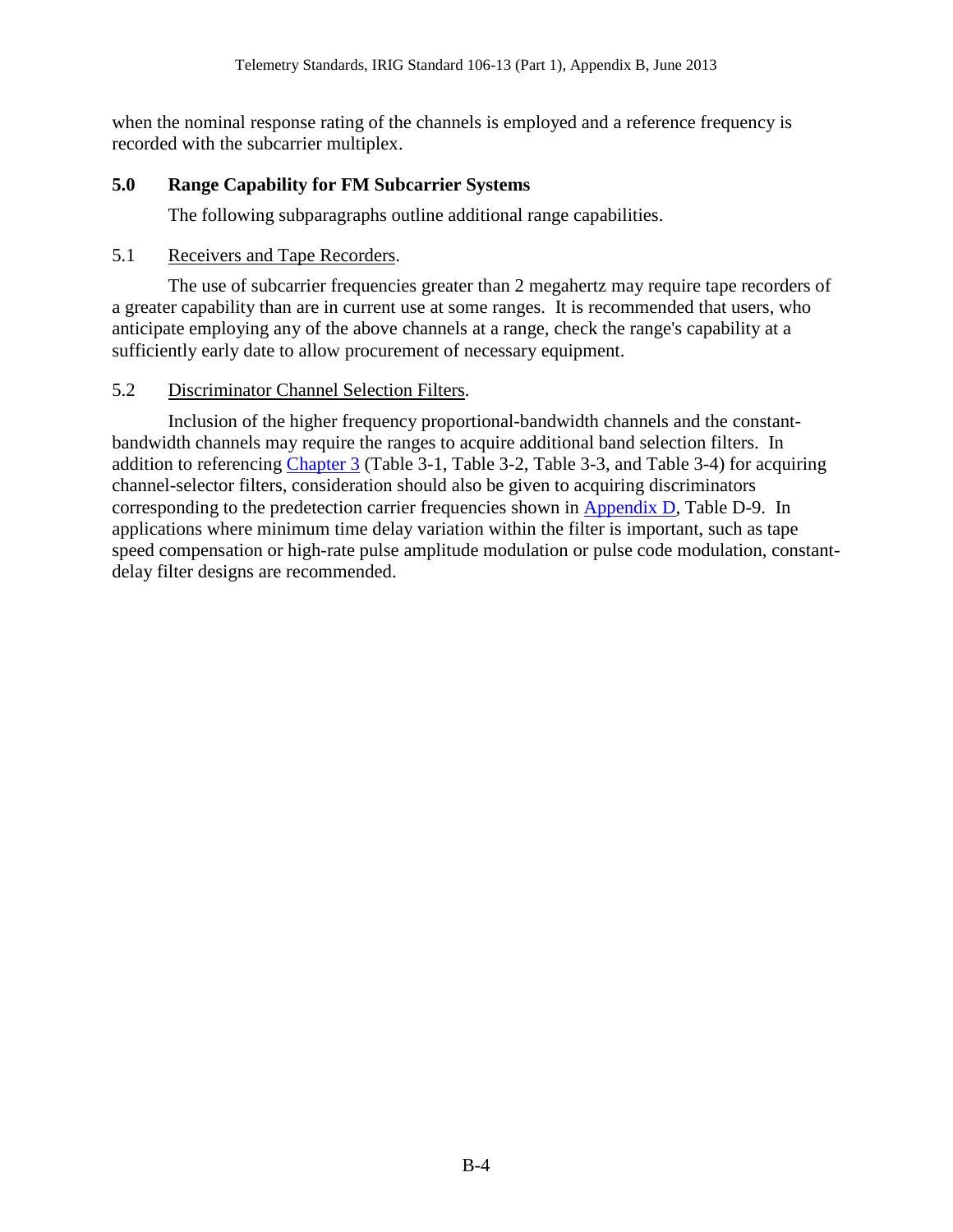## <span id="page-8-0"></span>**References**

- K. M. Uglow. *Noise and Bandwidth in FM/FM Radio Telemetry* in "IRE Transactions on Telemetry and Remote Control," May 1957, pp 19-22.
- Range Commanders Council. Telemetry Applications Handbook. RCC 119-06. May 2006. May be superseded by update. Available at [http://www.wsmr.army.mil/RCCsite/Documents/119-](http://www.wsmr.army.mil/RCCsite/Documents/119-06_Telemetry%20Applications%20Handbook/119-06.pdf) [06\\_Telemetry%20Applications%20Handbook/119-06.pdf.](http://www.wsmr.army.mil/RCCsite/Documents/119-06_Telemetry%20Applications%20Handbook/119-06.pdf)